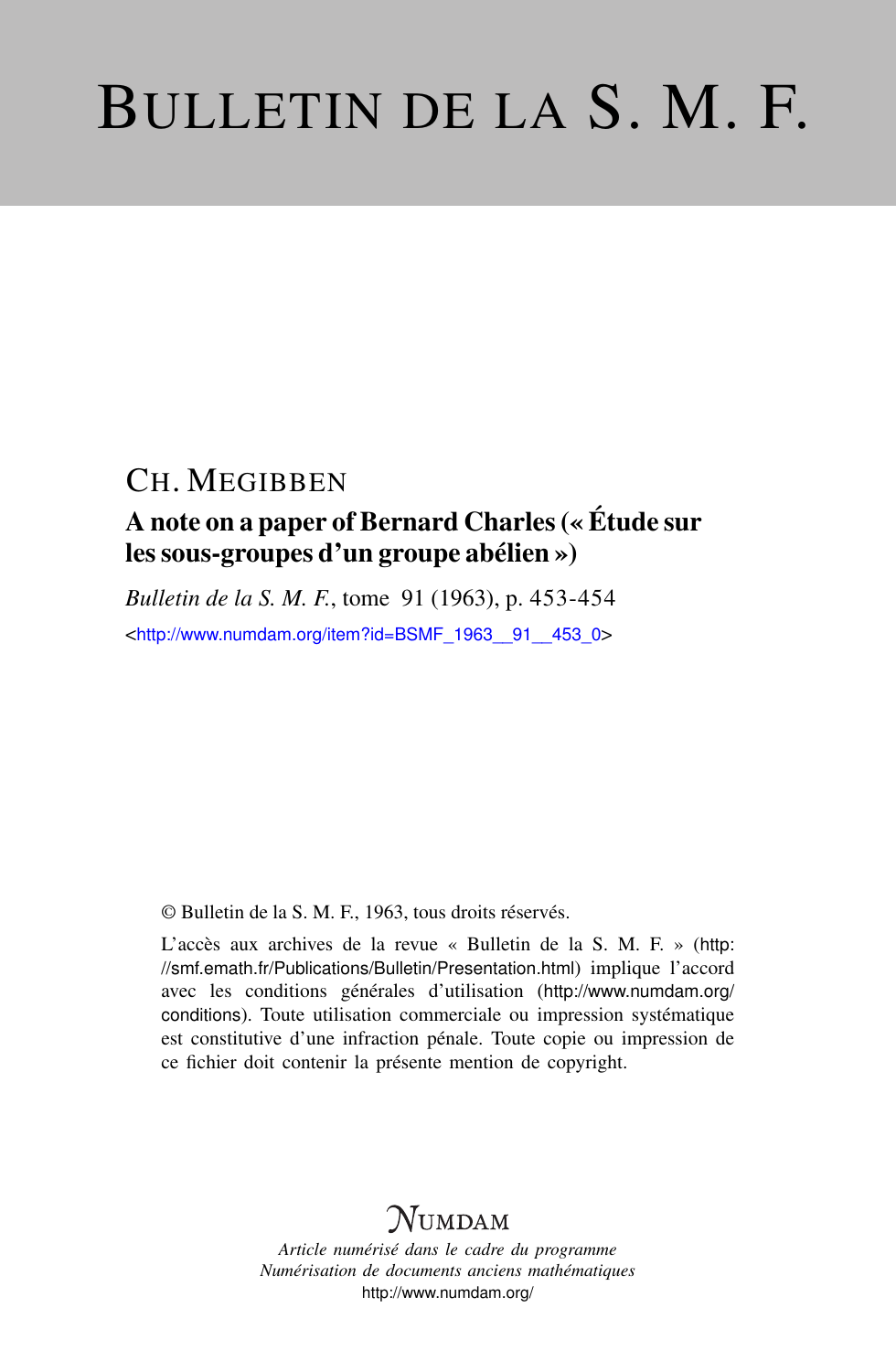*Bull. Soc. math. France,* 91, 1963, p. 453 a 454.

### A NOTE ON A PAPER OF BERNARD CHARLES (ÉTUDE SUR LES SOUS-GROUPES D'UN GROUPE ABÉLIEN) ;

 $\overline{\mathbf{B}}\mathbf{Y}$ 

#### CHARLES **MEGIBBEN**

(Auburn, Alabama).

All groups considered in this note are assumed to be  $p$ -primary abelian groups. All statements of a topological nature will refer to the usual p-adic topology, that is, the topology on the group *G* obtained by taking as neighborhoods of  $O$  the subgroups  $p^i G$  where i is a natural number. *G[p]* will denote the socle of *G* and G' the subgroup of elements of infinite height.

Bernard CHARLES [1] has published an incorrect proof of the following conjecture : if  $G$  is a p-primary abelian group without elements of infinite height and if *H* is a subgroup of *G* then there is a minimal pure subgroup of *G* containing *H* provided that either

 $(I)$   $H \subset G[p]$ ; or

(2) there is a subgroup *D* of *H* which is dense in *H* (relative to the topology of *G)* and pure in G.

The conjecture is indeed false, and Thomas HEAD [2] has recently given a counter-example to case  $(2)$ . We wish to show that condition  $(1)$ is not sufficient either for the existence of such a minimal pure subgroup.

PROPOSITION. — *If K is a minimal pure subgroup of G containing the subgroup H* of *G* then  $K[p]=H[p]$  provided either conditions (1) *or* (2) *hold.*

PROOF. — Assume first that *D* is pure in *G* and dense in *H.* If *K* is a minimal pure subgroup of *G* containing *H* then (see [2])  $K/D$  is a minimal divisible subgroup of  $G/D$  containing  $H/D$ . Therefore  $K/D$  and  $H/D$ have the same socle in  $G/D$ , and we conclude that  $K[p] = H[p]$ .

The case where  $H \subseteq G[p]$  easily reduces to the case just considered. Indeed if *K* is a minimal pure subgroup of G containing *H,* choose a direct sum *D* of cyclic groups which is pure in *K* and such that *D [p]* is a dense subgroup of H. Then D is dense in  $\{H, D\}$  and  $\{H, D\}$   $[p] = H$ .